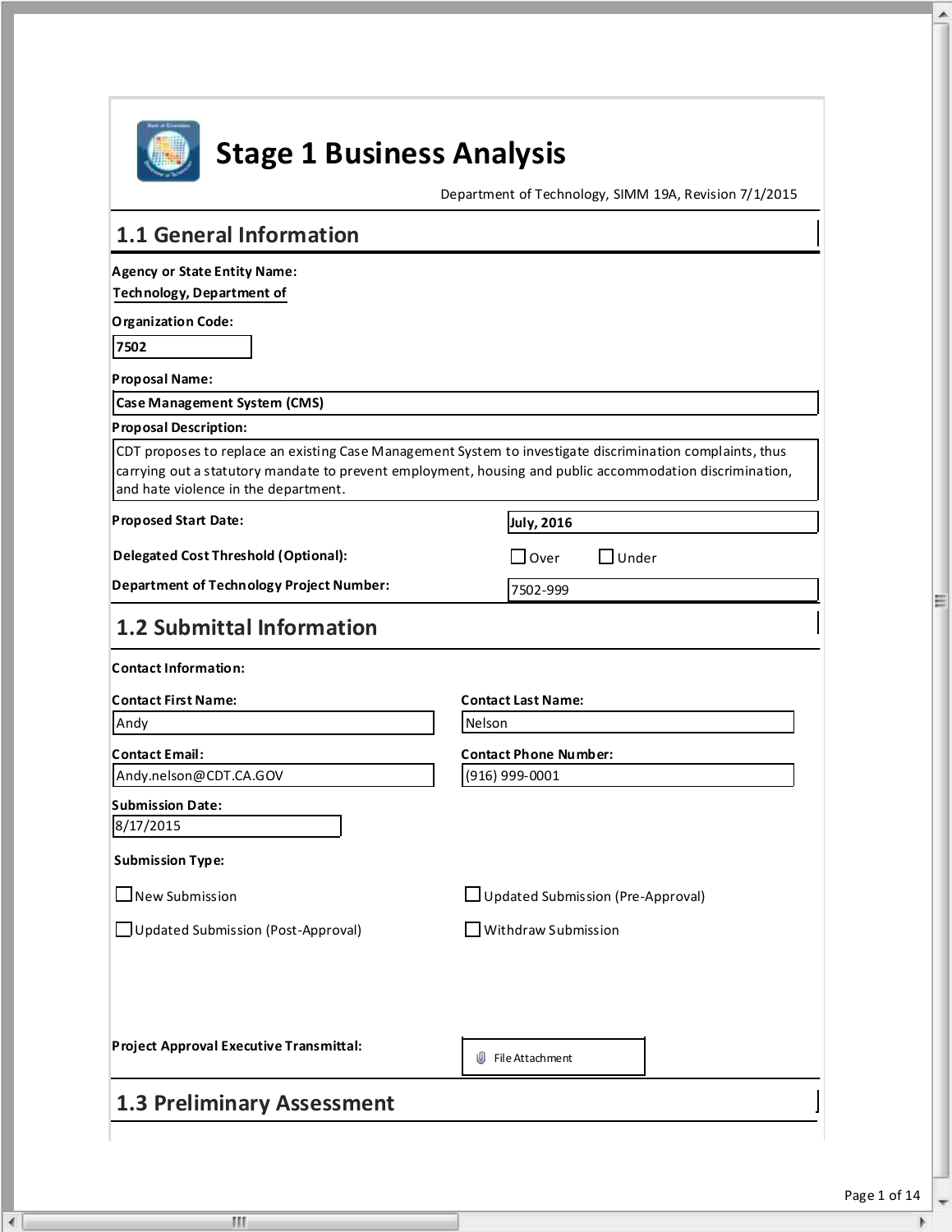| 1. Does the Agency/state entity anticipate requesting a budget action to support this proposal?                                                                                                                                                                                                                 |                                           |                               |     |                |
|-----------------------------------------------------------------------------------------------------------------------------------------------------------------------------------------------------------------------------------------------------------------------------------------------------------------|-------------------------------------------|-------------------------------|-----|----------------|
| 2. Does the Agency/state entity anticipate the estimated total development and acquisition cost<br>to exceed the Department of Technology's established Agency/state entity delegated cost<br>threshold and the proposal does not meet the criteria of a desktop and mobile computing<br>commodity expenditure? |                                           |                               |     |                |
| 3. Does this proposal involve a new system development or acquisition specifically required by<br>legislative mandate or is subject to special legislative reporting or review as specified in budget<br>control language or other legislation?                                                                 |                                           |                               |     |                |
| Anticipated Reportability                                                                                                                                                                                                                                                                                       |                                           |                               |     |                |
| Is this proposal anticipated to be reportable?                                                                                                                                                                                                                                                                  |                                           |                               |     |                |
| <b>Planned Reporting Exemption</b>                                                                                                                                                                                                                                                                              |                                           |                               |     |                |
| Does the Agency/state entity anticipate seeking an exemption from project reporting?<br>(Answer only if Anticipated Reportability above is "Yes.")                                                                                                                                                              |                                           |                               |     |                |
| 1.3.2 Impact Assessment                                                                                                                                                                                                                                                                                         |                                           |                               | Yes | Nο             |
| 1. Has the funding source(s) been identified for this proposal?                                                                                                                                                                                                                                                 |                                           |                               |     |                |
| If "Yes," select applicable funding source(s) and<br>enter the fund availability date. If funding source                                                                                                                                                                                                        | <b>FUND SOURCE</b><br>Mark all that apply | <b>FUND AVAILABILITY DATE</b> |     |                |
| is "Other Funds," specify below:                                                                                                                                                                                                                                                                                | □General Fund                             | FY 2016-17                    |     |                |
|                                                                                                                                                                                                                                                                                                                 | $\bigsqcup$ Special Fund                  |                               |     |                |
|                                                                                                                                                                                                                                                                                                                 | $\Box$ Federal Fund                       |                               |     |                |
|                                                                                                                                                                                                                                                                                                                 | $\Box$ Reimbursements                     |                               |     |                |
|                                                                                                                                                                                                                                                                                                                 | $\Box$ Bond Fund                          |                               |     |                |
|                                                                                                                                                                                                                                                                                                                 | $\Box$ Other Funds                        |                               |     |                |
| 2. Will the State possibly incur a financial sanction or penalty if this proposal is not<br>implemented? If "Yes," provide details in Section 1.9 Business Problem or Opportunity Summary.                                                                                                                      |                                           |                               |     |                |
| 3. Is this proposal anticipated to have high public visibility? If "Yes," provide details in Section 1.9<br>Business Problem or Opportunity Summary.                                                                                                                                                            |                                           |                               |     |                |
| 4. On a scale of 1 to 3 (1 = None, 2 = Partially, 3 = Fully), indicate how well the current business<br>processes are documented, communicated and available for review.                                                                                                                                        |                                           |                               |     | $\overline{3}$ |
| <b>1.4 Business Sponsor and Key Stakeholders</b>                                                                                                                                                                                                                                                                |                                           |                               |     |                |
| <b>Executive Sponsors</b>                                                                                                                                                                                                                                                                                       |                                           |                               |     |                |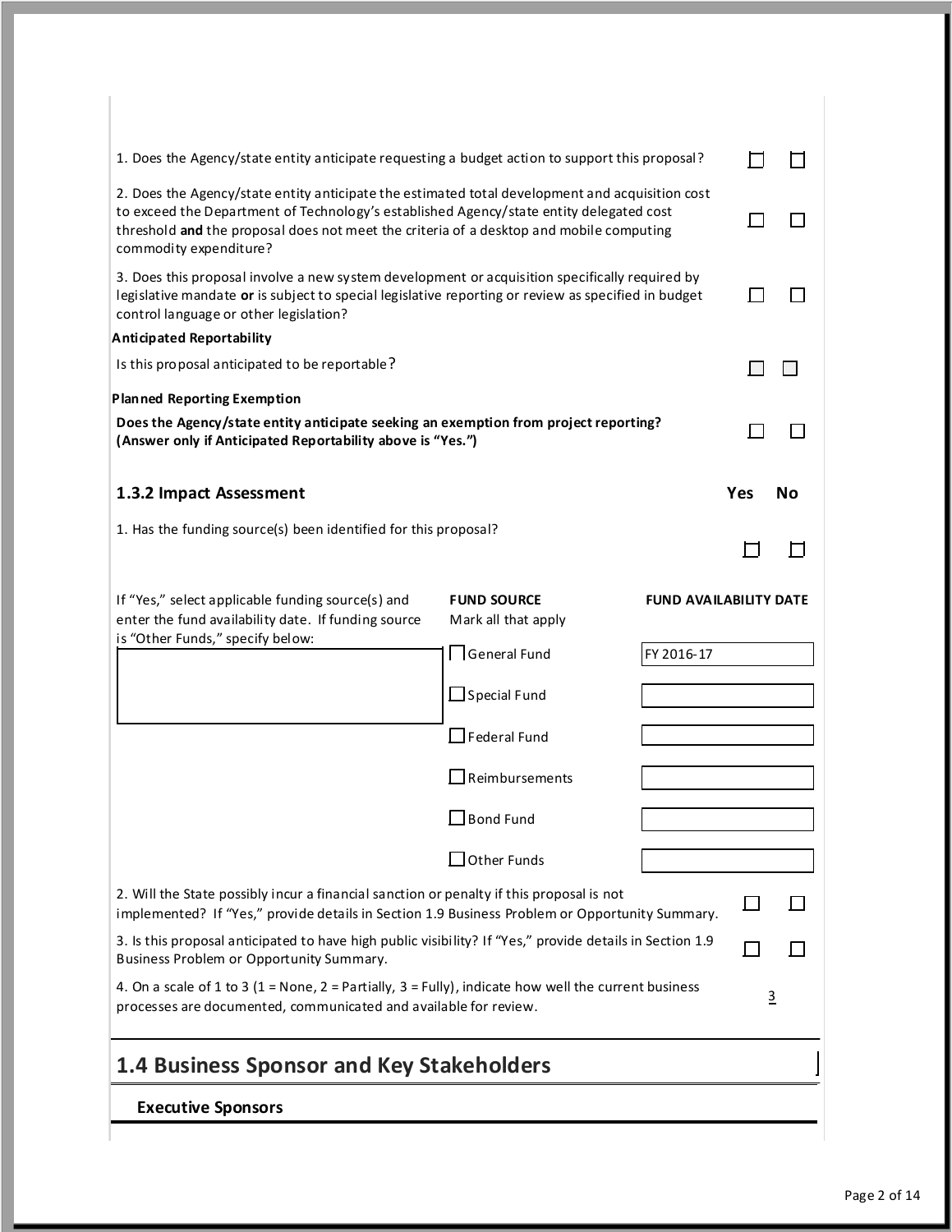| Title                           | <b>First Name</b> | <b>Last Name</b> | <b>Business Program Area</b> |
|---------------------------------|-------------------|------------------|------------------------------|
| Director                        | <b>I</b> Wilma    | <b>I</b> Kent    | CD1                          |
| <b>Chief Deputy</b><br>Director | <b>IDennis</b>    | Mulligan         | <b>CDT</b>                   |
|                                 |                   |                  |                              |

#### **Business Owners**

r.

| Title          | <b>First Name</b> | Last Name          | <b>Business Program Area</b> |
|----------------|-------------------|--------------------|------------------------------|
| <b>Chief</b>   | l Michelle        | lSmith             | Enforcement                  |
| <b>Chief</b>   | Phillip           | <b>Bolls</b>       | Dispute Resolution Division  |
| <b>I</b> Chief | l Mark            | <b>IWilliamson</b> | <b>ILegal Division</b>       |

### **Key Stakeholders**

| Title        | <b>First Name</b> | Last Name | <b>Business Program Area/Group</b>         | External |
|--------------|-------------------|-----------|--------------------------------------------|----------|
| <b>Chief</b> | <b>Fred</b>       | Lowe      | Policy and Education                       |          |
| <b>Chief</b> | Maximus           | Joham     | Communications                             |          |
| <b>Chief</b> | Jessica           | Pieri     | Administration                             |          |
| Chief        | Andy              | Nelson    | Information Technology Services            |          |
| Chairperson  | Tatiana           | Thorn     | Equal Employment Opportunity<br>Council    |          |
| Chair        | Chuck             | Yazi      | Equal Employment Opportunity<br>Commission |          |
| Secretary    | Brenda            | Colleti   | Housing and Urban Development              |          |
|              |                   |           | Public                                     |          |

## **1.5 Business Driver(s)** Mark all that apply

| <b>Financial Benefit:</b> | <b>Increased Revenues</b><br><b>Cost Savings</b><br>$\Box$ Cost Avoidance<br>$\Box$ Cost Recovery                                              |
|---------------------------|------------------------------------------------------------------------------------------------------------------------------------------------|
| Mandate(s):               | $\Box$ State<br>$\Box$ Federal                                                                                                                 |
| Improvement:              | □ Better Services to Citizens<br>$\Box$ Efficiencies to Program Operations<br>$\Box$ Improved Health and/or Human Safety<br>Technology Refresh |
| Security:                 | Improved Information Security<br>  Improved Business Continuity<br>Improved Technology Recovery                                                |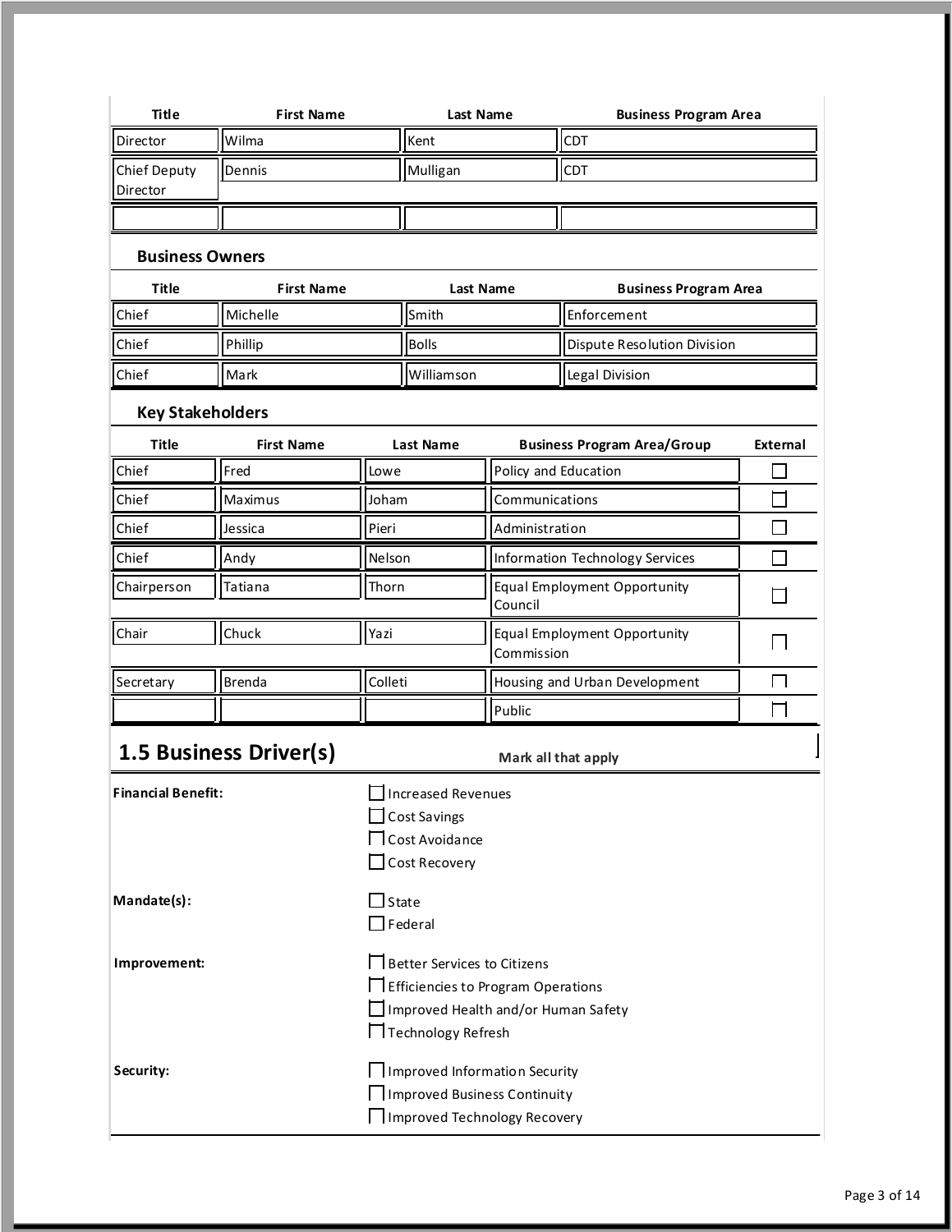### **1.6 Statutes or Legislation**

| <b>Statutes or Legislation:</b> | $\square$ New Statutes<br>$\Box$ Potential Legislation<br>$\Box$ Changes to Existing Legislation<br>$\Box$ Not Applicable |
|---------------------------------|---------------------------------------------------------------------------------------------------------------------------|
| <b>Bill Number:</b>             |                                                                                                                           |
| <b>Legal Reference:</b>         |                                                                                                                           |
| <b>Additional Information:</b>  |                                                                                                                           |

### **1.7 Program Background and Context**

The scope of the analysis includes the major program activities covered by the CDT's statutory mandate to protect the department from discrimination in employment, housing and public accommodations, and hate violence. The CDT receives, investigates, conciliates, and prosecutes complaints of alleged violations of the Equal Employment Opportunity Act, the Unruh Civil Rights Act, Disabled Persons Act, and Ralph Civil Rights Act. Violations of these statutes generally involve discrimination in employment, housing, public accommodations, and hate violence.

The CDT receives approximately 10,000 discrimination complaints per year. Employees generally initiate complaints in three ways: 1) The CDT Web site, 2) Phone calls to the CDT Communication Center, and 3) Submitting a written complaint. This proposal affects the processes for all three intake methods and the subsequent handling of all complaints. Half of all complainants immediately request the Right to Sue letter from CDT to seek redress in court. CDT investigates the remaining 10,000 complaints.

Within CDT there are three major business programs, and they are the subject of this business case analysis:

- 1. Enforcement Division
- 2. Dispute Resolution Division, and
- 3. Legal Division

The Enforcement Division is the investigatory arm of the Department. This division receives, investigates, conciliates and recommends for prosecution cases of employment and housing violations under the Equal Employment Opportunity Act (EEOA), housing and public accommodation violations under the Unruh Civil Rights Act (Unruh), denial of accessibility issues under the Disable Persons Act (DPA) and complaints alleging threats or acts of violence under the Ralph Civil Rights Act (Ralph). The complaint process allows for early resolution of matters through voluntary mediation. Should the investigation find sufficient evidence that a violation occurred, the matter is referred to the CDT Legal Division to explore mandatory mediation or, if applicable, issue civil action. The Enforcement Division is housed in all five CDT district offices (Sacramento, Rancho Cordova, and Vacaville). The division is managed by the Chief of Enforcement.

The Dispute Resolution Division (DRD) of the CDT provides confidential voluntary mediation services to parties whose complaints of discrimination are referred for mediation by the Enforcement Division. The DRD also mediates complaints of discrimination referred by the Legal Division for mandatory dispute resolution prior to filing a civil action in court. In all mediated cases, the DRD assists the parties to define issues of mutual concern, develop options, and find a mutually agreeable solution, which leads to closure of the CDT complaint. The DRD has staff in the Sacramento, Vacaville, and Rancho Cordova offices, and is managed by the Chief of Dispute Resolution.

The Legal Division advises the Enforcement Division staff, including reviewing cases for possible prosecution. In addition, the Legal Division engages in mediations and other forms of alternative dispute resolution, files and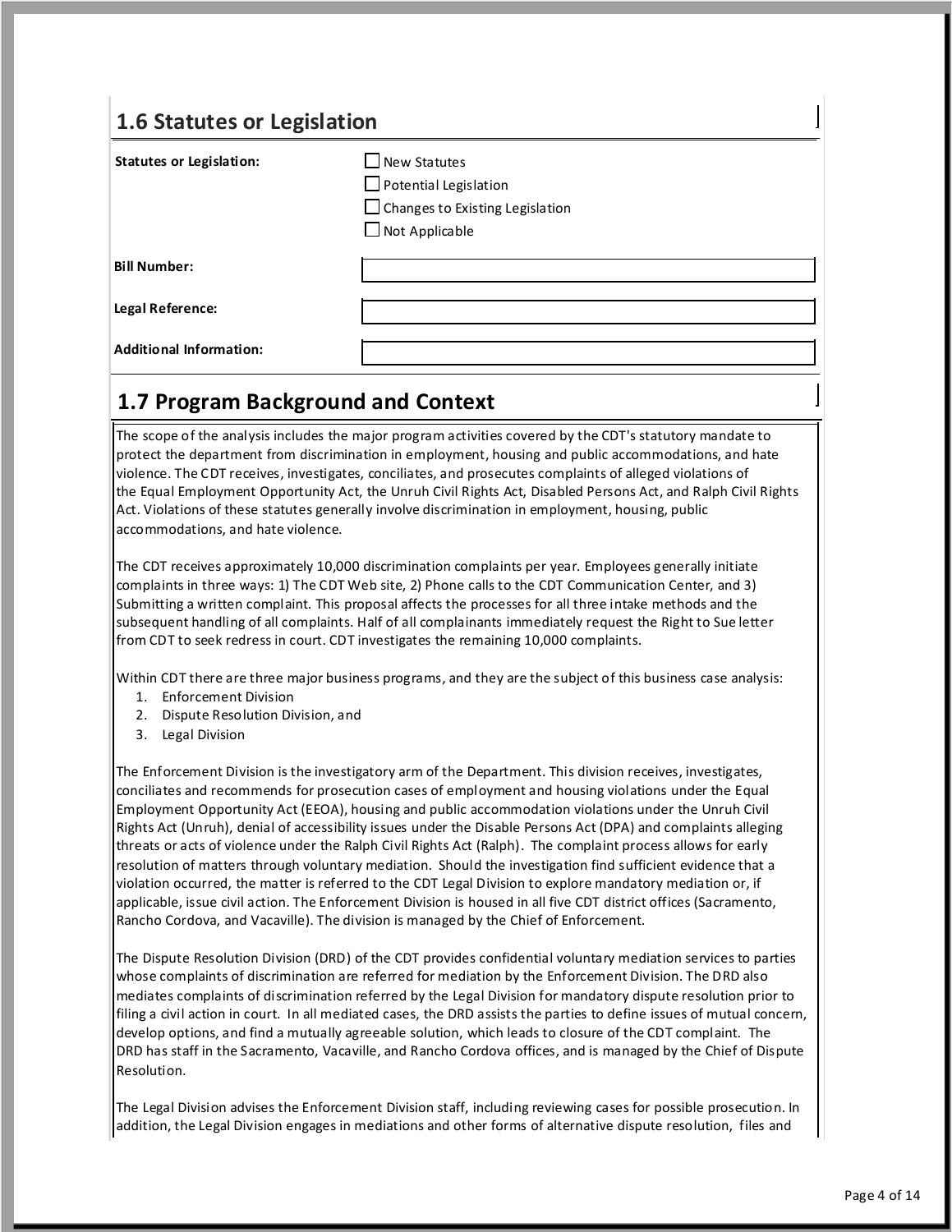prosecutes lawsuits, prepares and files legal briefs, and advises all other divisions of the Department on legal issues that arise in the day-to-day operation of the Department. Additionally, the Legal Division acts as in-house counsel representing the Department in administrative and civil complaints filed by employees and third parties against the Department. Finally, the Legal Division is responsible for the Compliance program and responds to Public Record Act (PRA) requests. The Legal Division staff is housed at Rancho Cordova and Sacramento offices. The division is managed by the Chief Counsel and an Assistant Chief Counsel in each office.

The Information Technology Services Division is responsible for supporting technology to run the CDT<br>business operations.

 The CDT complaint process includes basic jurisdictional screening before the complainant submits an inquiry, and the inquiry is submitted in accordance with what type of violation complainant is alleging (employment, housing, RALPH, UNRUH or Disabled Persons Act). The CDT investigator conducts an interview with each complainant, based on the information in the inquiry, and decides whether to proceed forward with accepting a complaint for investigation. Cases that are not in the Department's scope or jurisdiction are rejected; on rejected employment cases, the complainants are offered a complaint for filing purposes only. For accepted complaints, the investigator prepares a complaint for complainant's signature. Once a signed complaint is received, it establishes a filing date for the complaint. The complaint is then served on Respondent(s) via certified mail.

 Before obtaining a formal response to the complaint from the Respondent, the investigator can refer the case to DRD for mediation or attempt a "Pre-Determination Settlement". If settled by DRD or an investigator, the case is closed.

 If the case does not settle, an investigator investigates the alleged acts of discrimination, harassment, and/or retaliation to determine if the case has merit (i.e. a violation occurred). The investigator does so by obtaining and reviewing documents, interviewing witnesses, and potentially going on-site to review the location where the alleged act(s) occurred. If the investigator determines there is insufficient evidence or no probable cause to prove a violation of the law, the case is closed. The complainant can also elect to withdraw the case at any point in the investigation. Cases with merit are reviewed by an assigned staff counsel from the Legal Division who determines if the case should be referred to the Legal Division for possible filing of a civil complaint. Before filing the complaint, the Legal Division must refer the matter to the DRD for mediation. The DRD then assigns a mediator to conduct the mandatory mediation. If the mediation is successful, the Legal Division will monitor the terms of the settlement agreement, including payment of any monies owed and affirmative relief, and then will close the case once all terms of the settlement agreement have been satisfied. If the mediation is unsuccessful, the Legal Division will file a civil complaint in Superior or Federal Court. If the Legal Division does not file a civil complaint, the case will be closed. The litigation process continues until a judgment is issued or the case settles. Approximately 80% of cases are settled during the litigation process. If a settlement is not reached, the case goes to trial and a final judgment is made in civil court.

 CDT utilizes current case management system (Destiny) to electronically track and manage complaints through a lifecycle of filing, investigation, mediation, litigation, and closure. Business program areas use Destiny functions for determining case status, assign cases through workflows and triggers, track events and notes, generate<br>documents and letters, upload documents, create alerts, search cases, and run reports. documents and letters, upload documents, create alerts, search cases, and run reports.

### **1.8 Strategic Business Alignment**

### **Communist Communist Communist Communist Communist Communist Communist Communist Communist Communist Communist Communist Communist Communist Communist Communist Communist Communist Communist Communist Communist Communist C**

Provide fair, accurate, and timely resolution of complaints filed with CDT

The CMS will help achieve CDT's goal to provide fair and The CMS will help achieve CDT's goal to provide fair and<br>accurate resolution, and will analyze methods and options to reduce the timeframe for underlying processes. Business reduce the timeframe for underlying processes. Business<br>problems/opportunities number 1, 2, 3, 4, 5, and 8 align well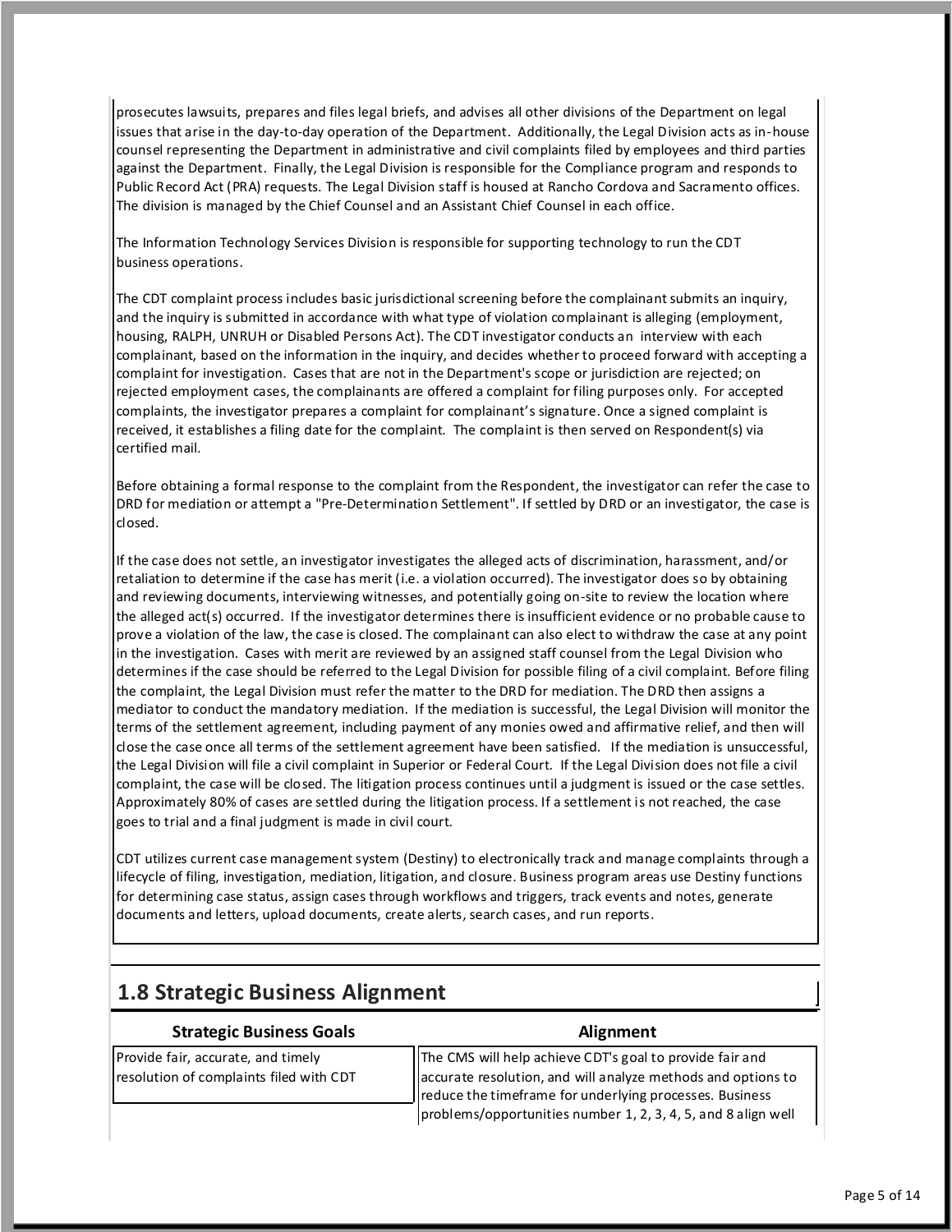|                                                                                    | with this business goal.                                                                                                                                                                                                                                                                            |
|------------------------------------------------------------------------------------|-----------------------------------------------------------------------------------------------------------------------------------------------------------------------------------------------------------------------------------------------------------------------------------------------------|
| Create a positive and productive work<br>environment for our employees.            | Addressing problems/opportunities 1, 2, 3, 4, 5, and 7 will<br>contribute in achieving this goal of maintaining employees'<br>high morale, positive attitude, and increased work productivity.                                                                                                      |
| Increase public's awareness of their rights and<br>responsibilities under the law. | The CMS will provide public with the online access to the case<br>related statistics, laws and regulations, and disseminates<br>information on public's rights and responsibilities.<br>CMS would address problems/opportunities 2,3, 5, 7, and 8<br>which is in alignment with this business goal. |
| Help foster an environment in California that is<br>l free of discrimination.      | The CMS System would be able to help foster an environment<br>free of discrimination by addressing 1, 2, 3, 5, 6, and 7 business<br>problems/opportunities, thus supporting CDT achieve its<br>mission.                                                                                             |
| Manage our programs in an efficient and<br>effective manner.                       | With effective communication, keeping employees engaged,<br>and providing them with an efficient system, CMS will address<br>all the problems and opportunities in this proposal.                                                                                                                   |
| Strategic Plan Last Updated                                                        | /1/2015                                                                                                                                                                                                                                                                                             |

### **1.9 Business Problem or Opportunity Summary**

 The vendor for the current Case Management System (Destiny) has notified CDT that his company will not renew the contract or provide support at the conclusion of the existing contract, which expires December 2017. The current contract was initially scheduled to expire in June 2016; however, the CDT negotiated with the vendor to extend the support for another year and half so the Department has sufficient time to request funds and procure a new solution. While the vendor agreed to the extension, he has informed us that services may be extended no more than 12 months beyond the December 2017 date.

 The CMS is a mission critical application for the Department, and losing it will be catastrophic without a replacement system. Lack of a system would require the CDT to revert to an untenable paper -based process, which would be extremely time consuming, laborious, and ineffective in meeting the needs of CDT constituents and fulfilling the Department's statutory mandate. CDT utilizes Destiny to manage the complaints through its lifecycle of investigation, mediation, litigation, and closure.

 CDT implemented Destiny in May 2012 and began to allow online complaint filing by public complainants or their representatives, along with the ability to submit Public Records Act and Right -to-Sue requests. Since its implementation in 2012, CDT has experienced multiple issues with the system including insufficient business functionality, performance, data integrity, vendor support, and reporting. Current vendor is unable to incorporate CDT's critical business functions to make the system efficient and reliable for CDT's business use.

 After the conclusion of current contract, continuing without a system would cause tremendous unsound, manual work processing resulting in frustration, inadequate staff performance, low employee morale, and very poor customer service. Lack of system will impact CDT's critical business of enforcing California's civil right laws. By not pursuing this proposal, the Department would need to revert to manual and paper intensive processes which would require significant hiring of more staff. Without an efficient and streamlined automated CMS, CDT will be unable to carry out its statutory mandates in a timely and effective manner.

 Security - The current system's interface is not encrypted to ensure that public and internal CDT staff data is being transmitted through a secure encrypted communication channel. There is an opportunity with a new system to implement an end-to-end encryption or approved compensating security control(s) used to protect confidential, sensitive, or personal information that is transmitted or accessed outside the secure internal network (e.g., email, remote access, file transfer, Internet/website communication tools) of the state entity.

Americans with Disabilities Act (ADA) compliance – website accessibility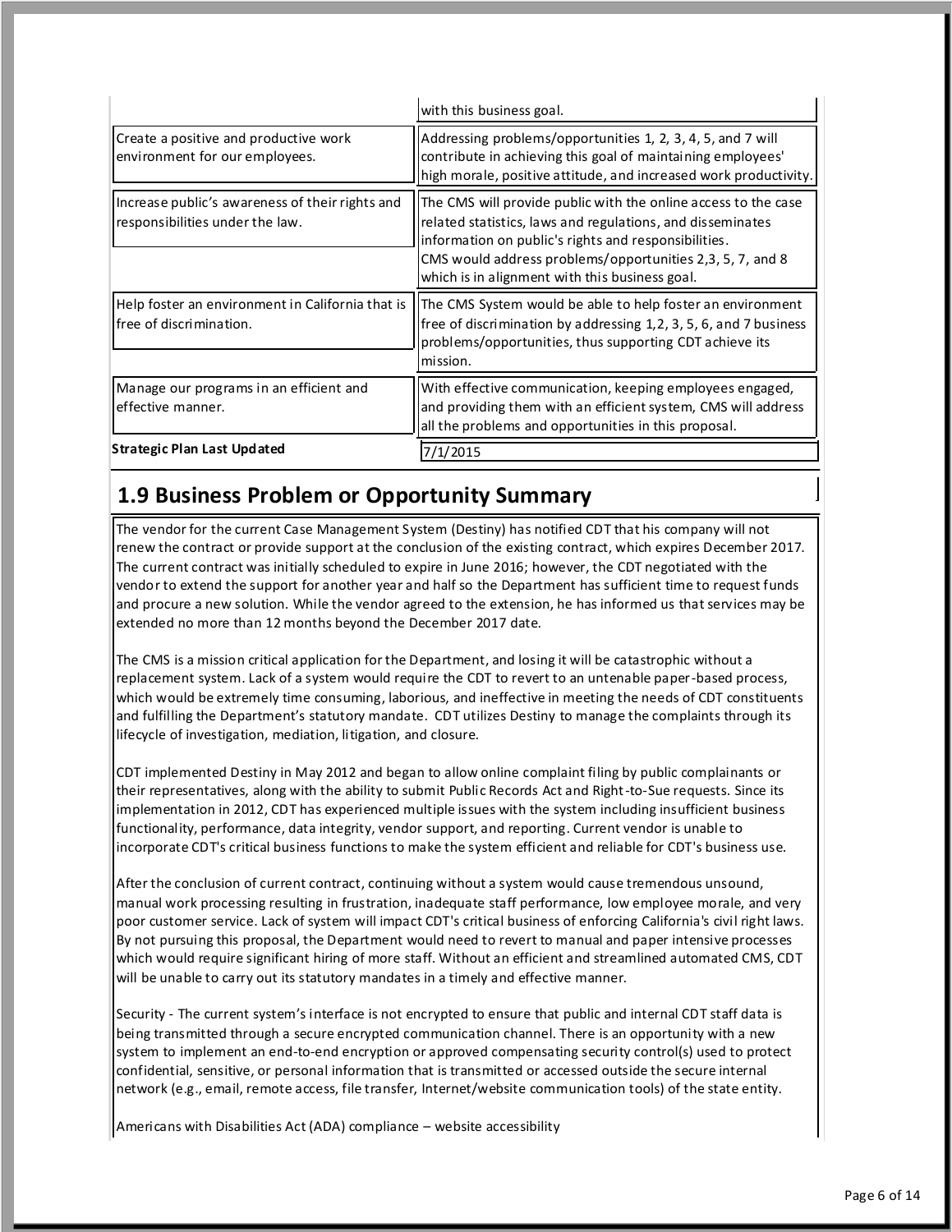The ADA (and analogous state law) requires that CDT provide individuals with disabilities equal access to programs, services, and activities. These requirements would be built into the new CMS at the out -set to ensure compliance with the ADA. In the new system, individuals with disabilities would be able to navigate through the interface and file their complaint effortlessly.

### **1.10 Business Problem or Opportunity and Objectives Table**

#### **ID Problems or Opportunities**

|  | 1   Manual processes and Inefficiencies |  |
|--|-----------------------------------------|--|
|  |                                         |  |

 Manual workflow will require extensive turnaround times for the enforcement, mediation, and legal activities in order to enter, prepare, track and report complaint information. This would lead to an increased chance of errors and longer complaint processing times and inability to electronically track and report on all complaint lifecycle information such as Right-to-Sue letters, communication center calls, events tracking, document management, templates, and appointments. Other business functions that will be impacted include, but are not limited to CDT's ability to: - Manage cases and compile information across all five CDT offices - Determine status of complaints and communications between staff, complainants, respondents, and - Electronically determine when staff attorneys are available during particular timeframes, in specific locations and/or with specific expertise - Conduct conflict checks on complaint cases if Complainants and Respondents are being represented by the same attorney(s) - Electronically associate all pertinent case documents within case files - Prevent duplication of effort and minimize potential errors - Provide custom alerts or events for case assignment, attached documents, or status changes - Create automated notification letters for correspondence to Complainants and Respondents - Filter and search for cases - Balance case workload By June 2017, implement new CMS with 95% system uptime. attorneys - Run reports **Obj #**   $1.1$ **Objective** 

| Metric        |                           | <b>Baseline</b> | <b>Target</b> | Measurement<br>Method                                                                                                                                                                    |
|---------------|---------------------------|-----------------|---------------|------------------------------------------------------------------------------------------------------------------------------------------------------------------------------------------|
| System uptime |                           | 70%             | 95%           | System performance reports from<br>internal and external users of the Case<br>Management System.                                                                                         |
| Obj#          | <b>Objective</b>          |                 |               |                                                                                                                                                                                          |
| 1.2           |                           |                 |               | By December 2017, enable 100% of auditing and versioning of case matters to ensure all the work<br>and changes are tracked and documented so timely support is provided to complainants. |
| Metric        |                           | <b>Baseline</b> | <b>Target</b> | <b>Measurement</b><br>Method                                                                                                                                                             |
| versioning    | Case audit trail data and | 20%             | 100%          | Audit and statistical reports.                                                                                                                                                           |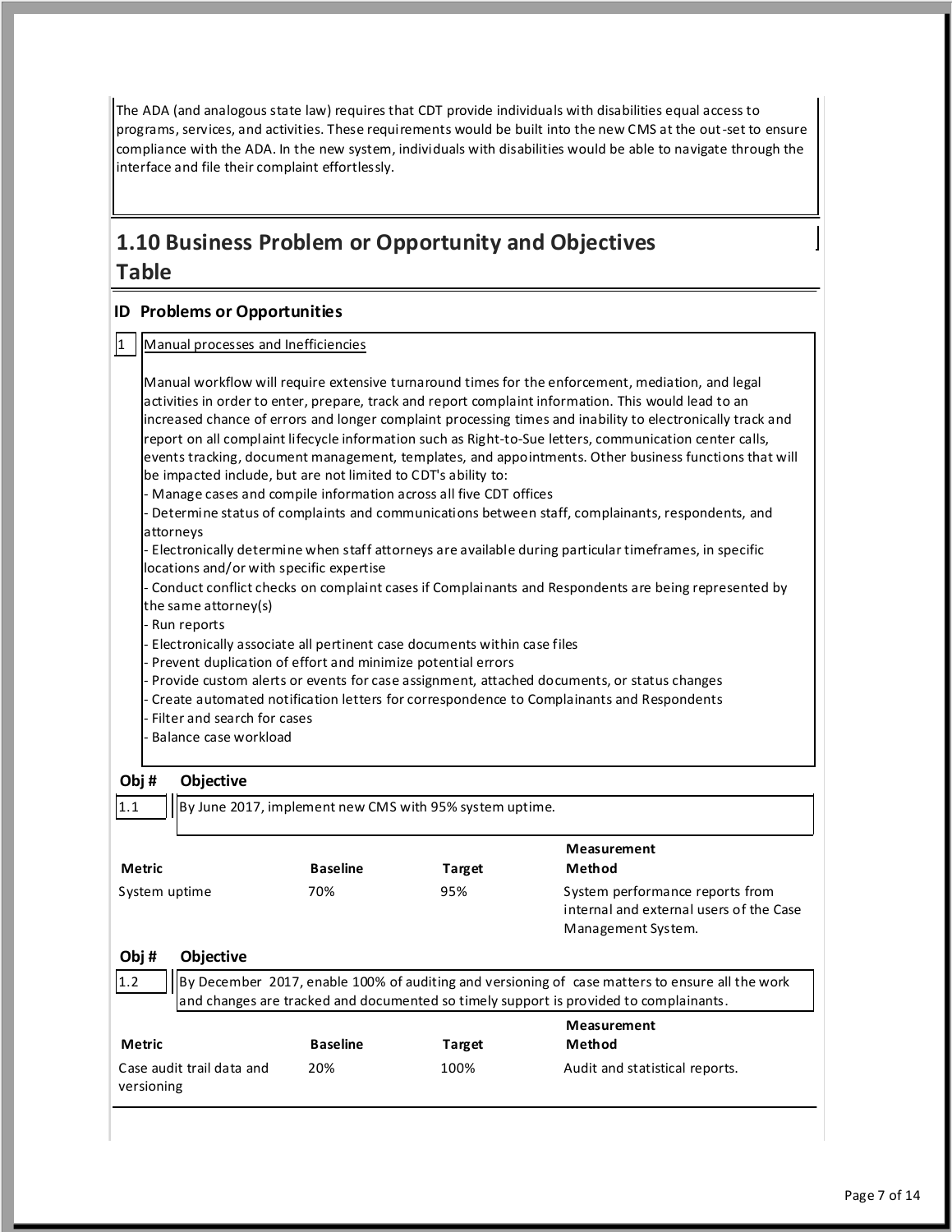#### By December 2017, reduce the time to provide requested data to media requests by 75% for the cases against a particular company, a public official, or a public case. CDT receives approximately 350-400 Public Records Act requests per month. Without a CMS, it would require an enormous amount of resources and staff time for file retrieval, copying, billing, redacting, mailing correspondence, etc., and thus adding huge program costs to process the requests. **ID Problems or Opportunities**  Reporting/Data Analysis CDT is legally required to complete cases within specified time periods. The U.S. Equal Employment Opportunity Commission (EEOC) requires CDT to complete all cases within a one year statute of limitations (SOL) and the U.S. Housing and Urban Development (HUD) requires CDT to file a civil action within 100 days from the case filing date. With manual registers and files, it would be enormously difficult to track cases and report on which ones are approaching the SOL by location, case type, or any other basis. Without such reporting capability, investigators would have to manually review each case to determine the SOL. CDT would be unable to respond quickly to control agency and legislative requests for information. Manually collecting such information would require inordinate staff time. The requested data would have to be manually extracted from logs and other records in multiple offices. Further, it would be difficult to collect and analyze data on the cases for purposes of improving our internal policies and processes. It would also be difficult to respond to the 300-400 PRA requests the CDT receives each month. CDT would have to manually collect and tediously assemble such data. Staff would also have difficulty retrieving limited data to provide accurate information to meet the mandated reporting requirements of the Equal Employment Opportunity Commission (EEOC), Housing and Urban Development (HUD), and others. **Obj #**   $|2.1|$ **Objective**   $||$ By June 2017, provide 90% of data analysis and reporting capabilities to run complaint, employment, housing, and litigation statistical data reports. **Measurement Method**  Ad-hoc reporting capability and number of reports. **Metric**  Number and type of reports 20% **Baseline Target**  90% **Obj #**   $12.2$ **Objective Metric**  Number of hours **Baseline**  300hrs/report **Target**  75hrs/report **Measurement Method**  PRA records reports. **ID Problems or Opportunities**  3 | Public Records Act (PRA) Litigation

 Without a CMS, the CDT Legal division would not be able to efficiently track litigation expenses and the attorneys' activities for attorney fees purposes. This is important because CDT collects legal fees as part of a settlement or judgment in some cases. CDT staff would be using manual logs to calculate attorneys' fees, litigation expenses, and to monitor settlement agreements.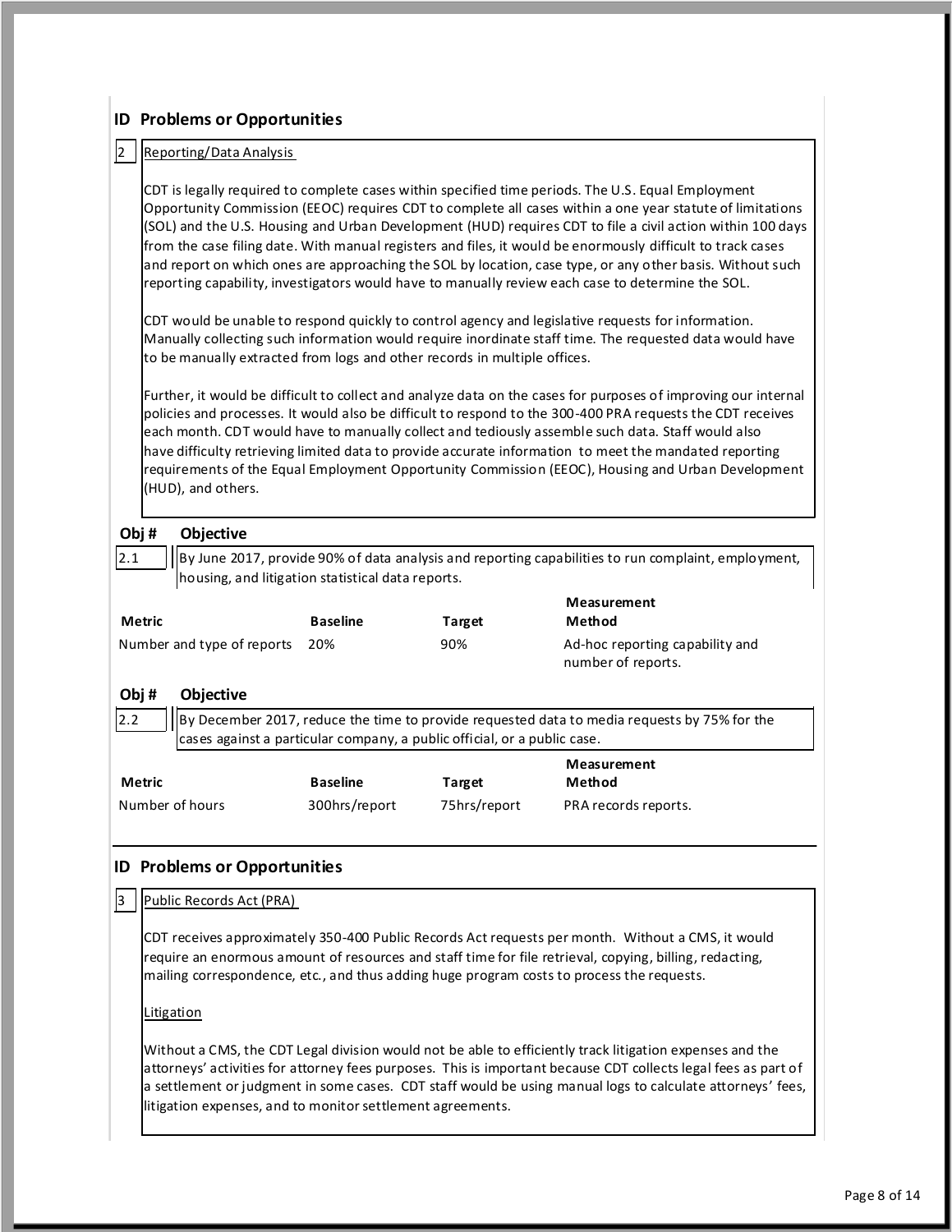| Obj# |                      | <b>Objective</b>                    |                                                   |                                                                    |                                                                                                                                                                                                        |
|------|----------------------|-------------------------------------|---------------------------------------------------|--------------------------------------------------------------------|--------------------------------------------------------------------------------------------------------------------------------------------------------------------------------------------------------|
| 3.1  |                      |                                     |                                                   |                                                                    | By December 2017, implement a system so Legal Division can continue to respond to PRA                                                                                                                  |
|      |                      |                                     |                                                   | requests within the timeframe as stated by public records act law. |                                                                                                                                                                                                        |
|      | Metric               |                                     | <b>Baseline</b>                                   | <b>Target</b>                                                      | Measurement<br>Method                                                                                                                                                                                  |
|      |                      | Number of days                      | 10 days                                           | 10 days                                                            | PRA requests report                                                                                                                                                                                    |
|      |                      |                                     |                                                   |                                                                    |                                                                                                                                                                                                        |
| Obj# |                      | Objective                           |                                                   |                                                                    |                                                                                                                                                                                                        |
| 3.2  |                      |                                     | litigation expenses and attorneys' billing hours. |                                                                    | By December 2017, implement Legal billing functionality so the Legal Division can keep track of all                                                                                                    |
|      |                      |                                     |                                                   |                                                                    | Measurement                                                                                                                                                                                            |
|      | Metric               |                                     | <b>Baseline</b>                                   | <b>Target</b>                                                      | Method                                                                                                                                                                                                 |
|      | <b>Billing hours</b> |                                     | 0%                                                | 100%                                                               | Billing and Invoicing reports                                                                                                                                                                          |
|      |                      |                                     |                                                   |                                                                    |                                                                                                                                                                                                        |
| ID.  |                      | <b>Problems or Opportunities</b>    |                                                   |                                                                    |                                                                                                                                                                                                        |
| 4    |                      | Data Migration                      |                                                   |                                                                    |                                                                                                                                                                                                        |
|      |                      |                                     |                                                   |                                                                    |                                                                                                                                                                                                        |
|      |                      |                                     |                                                   |                                                                    | CDT must have a system in place prior to completion of existing vendor's contract so all of the<br>Department's existing data and documents can be correctly optimized and moved over to a new system. |
|      |                      |                                     |                                                   |                                                                    | This is of paramount importance since there are always 3,400 active cases in the system. Losing the ability                                                                                            |
|      |                      |                                     |                                                   |                                                                    | to access CDT's data would be catastrophic as staff would not be able to access case documents, events, or                                                                                             |
|      |                      | meeting notes.                      |                                                   |                                                                    |                                                                                                                                                                                                        |
| Obj# |                      | Objective                           |                                                   |                                                                    |                                                                                                                                                                                                        |
| 4.1  |                      |                                     |                                                   |                                                                    | Within a month of the CMS implementation date of June 2017, ensure 100% of the current case data                                                                                                       |
|      |                      | is migrated into the new CMS.       |                                                   |                                                                    |                                                                                                                                                                                                        |
|      |                      |                                     |                                                   |                                                                    | Measurement                                                                                                                                                                                            |
|      | <b>Metric</b>        |                                     | <b>Baseline</b>                                   | <b>Target</b>                                                      | Method                                                                                                                                                                                                 |
|      | Case data            |                                     | 0%                                                | 100%                                                               | Case statistical Reports                                                                                                                                                                               |
|      |                      |                                     |                                                   |                                                                    |                                                                                                                                                                                                        |
|      |                      | <b>ID Problems or Opportunities</b> |                                                   |                                                                    |                                                                                                                                                                                                        |
| 5    |                      | Limited business functionality      |                                                   |                                                                    |                                                                                                                                                                                                        |
|      |                      |                                     |                                                   |                                                                    | The current Destiny system does not meet all of the CDT business requirements in several areas.                                                                                                        |
|      |                      |                                     |                                                   |                                                                    | Implementation of the new system will offer the opportunity to fully meet business requirements,                                                                                                       |
|      |                      | including:                          |                                                   |                                                                    |                                                                                                                                                                                                        |
|      |                      | Appointment System:                 |                                                   |                                                                    |                                                                                                                                                                                                        |
|      |                      |                                     |                                                   |                                                                    | There is an opportunity to add an Appointment system so filers can schedule their appointments based on                                                                                                |
|      |                      |                                     |                                                   |                                                                    | the available times. An Appointment system would prioritize appointments based on language, disability,                                                                                                |
|      |                      |                                     |                                                   |                                                                    | or statute of limitations needs. Currently there are nearly 900 cases in the holding queue to be assigned in                                                                                           |
|      |                      | the current system.                 |                                                   |                                                                    |                                                                                                                                                                                                        |
|      |                      | Language Support:                   |                                                   |                                                                    |                                                                                                                                                                                                        |
|      |                      |                                     |                                                   |                                                                    | CDT regulations call for multiple language support for filing discrimination complaints. Currently,                                                                                                    |
|      |                      |                                     |                                                   |                                                                    | complainants do not have an option to select their preferred choice of language when filing a complaint                                                                                                |
|      |                      |                                     |                                                   |                                                                    | during the intake process. This causes frustration and delay in assigning an investigator who speaks the                                                                                               |
|      |                      |                                     |                                                   |                                                                    |                                                                                                                                                                                                        |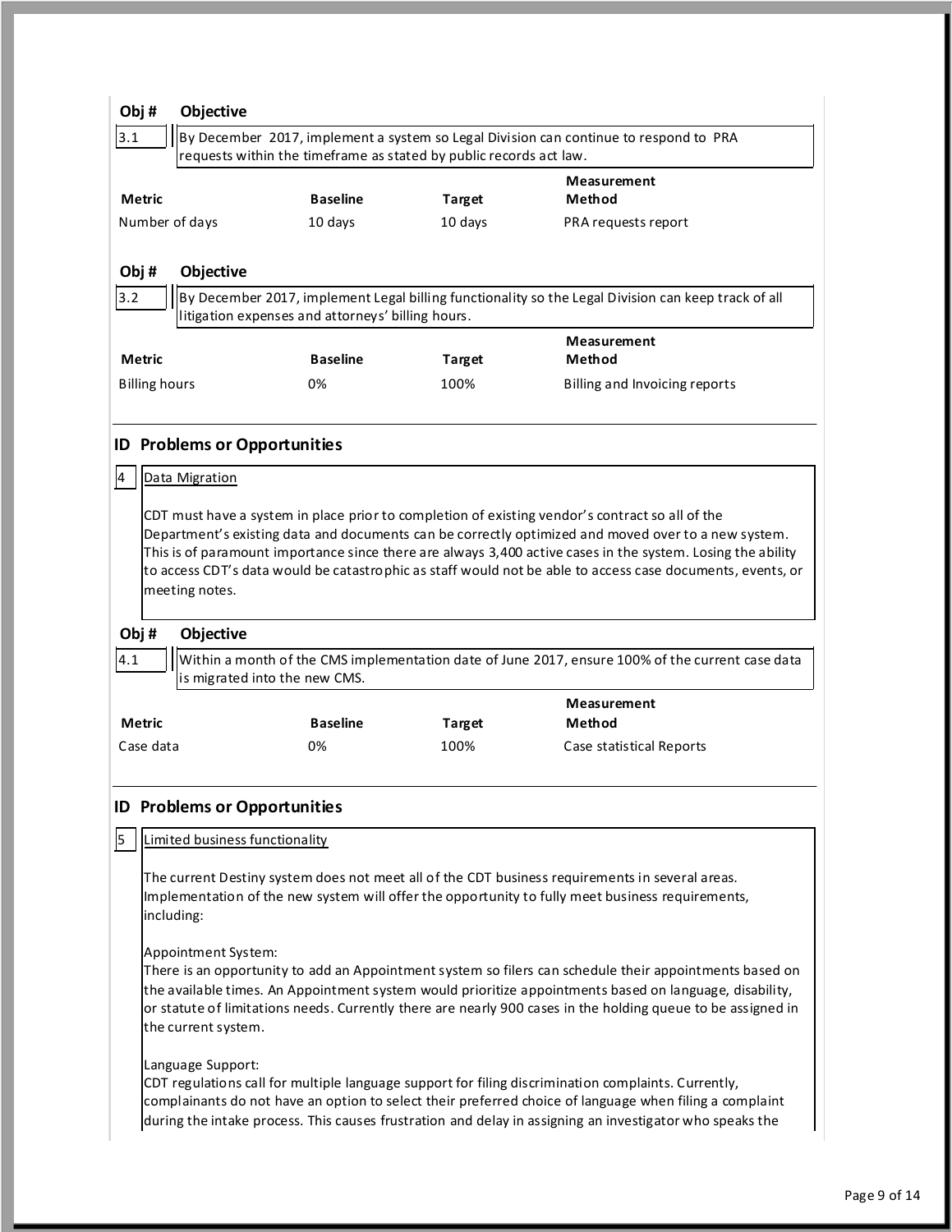same language as the complainant, further delaying the investigation.

#### Document Uploading:

 The current system lacks the functionality for the public to upload their case documents directly through the portal. Documents must be sent to the assigned consultant a few at a time and then saved into the system causing unnecessary, time consuming work.

#### External Interfaces:

**Objective** 

 CDT staff must enter complaint information into Destiny and then cut and paste the same information into HUD's federal system. For the other federal partner, the EEOC, CDT staff must input information from scratch. Redundant data entry results in longer processing time and introduce a greater chance of errors and omissions.

**Obj #** 

 Within six months after CMS implementation, implement an Appointment system as part of the CMS to schedule 90% of the appointments for the complainants. Implement a functionality to select a preferred choice of language so complainant can be assigned to the appropriate investigator. Implement a functionality for the public to upload their case documents directly through online  $5.1$ **Metric**  Number of filings or appointments in the queue **Baseline**  900 **Target**  100 **Measurement Method** Case Filing reports **Obj #**  5.2 **Objective Metric**  Number of cases with special language needs **Baseline**  0% **Target**  100% **Measurement Method** Case Filing reports **Obj #**  5.3 **Objective**  portal. **Metric**  Number of uploaded documents per case **Baseline**  0% **Target**  100% **Measurement Method** Case Status Reports **Obj #**  5.4 **Objective**  By December 2017, implement interfaces to export complaint information data into federal HUD and EEOC systems. **Metric**  Number of cases uploaded into federal systems **Baseline**  0% **Target**  100% **Measurement Method** Federal compliance reports **ID Problems or Opportunities**   $6$  | Security

 The current Destiny system interface does not have a secure encrypted communication channel from the web browser to vendor's website. There is an opportunity with a new system to implement an end-to-end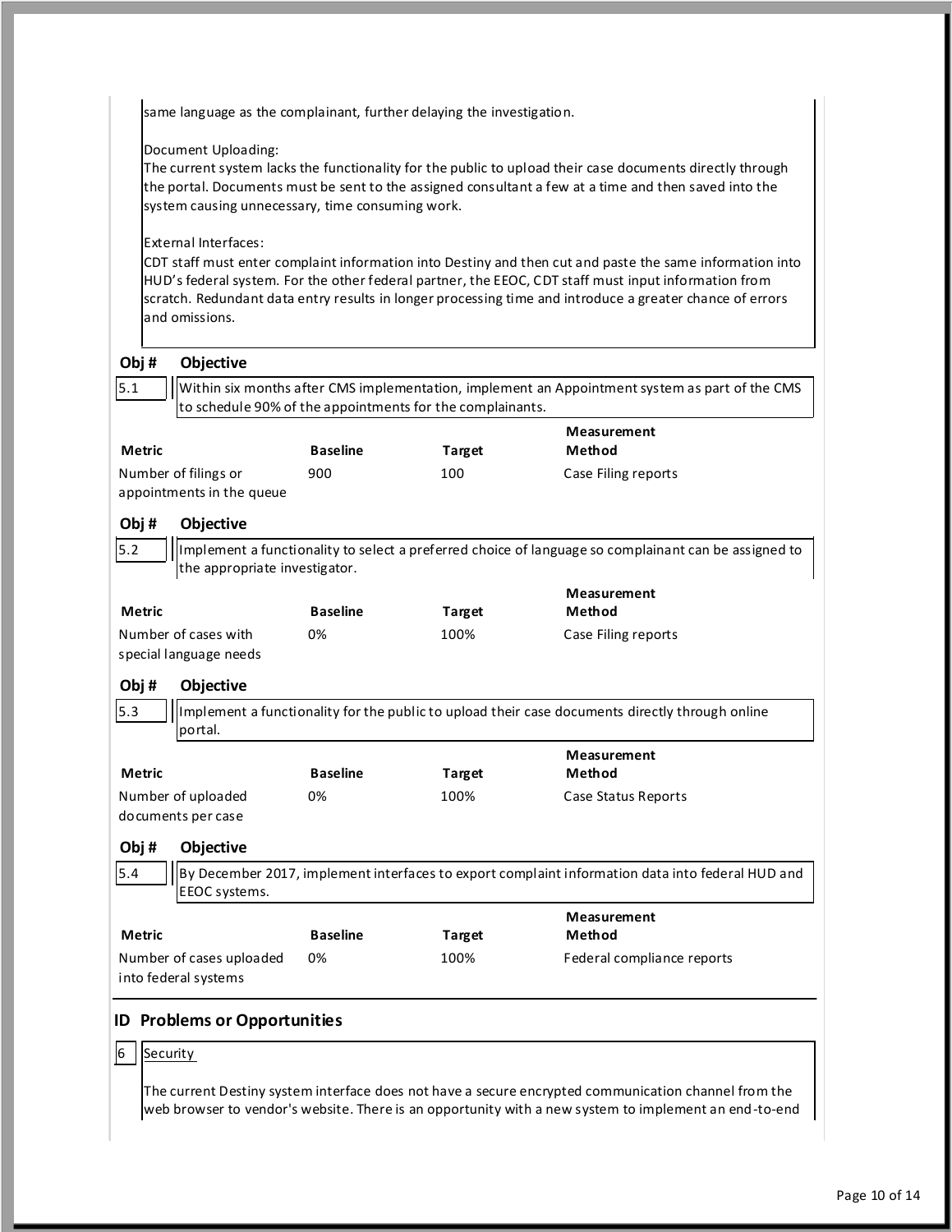|                                                                                                                                                                                                                                                                                                                                                                                                                                                                                                                                                        |               |                                                |                 |                                                                              | encryption or approved compensating security control(s) used to protect confidential, sensitive, or<br>personal information that is transmitted or accessed outside the secure internal network (e.g., email,<br>remote access, file transfer, Internet/website communication tools) of the state entity. |
|--------------------------------------------------------------------------------------------------------------------------------------------------------------------------------------------------------------------------------------------------------------------------------------------------------------------------------------------------------------------------------------------------------------------------------------------------------------------------------------------------------------------------------------------------------|---------------|------------------------------------------------|-----------------|------------------------------------------------------------------------------|-----------------------------------------------------------------------------------------------------------------------------------------------------------------------------------------------------------------------------------------------------------------------------------------------------------|
| Obj#                                                                                                                                                                                                                                                                                                                                                                                                                                                                                                                                                   |               | Objective                                      |                 |                                                                              |                                                                                                                                                                                                                                                                                                           |
| 6.1                                                                                                                                                                                                                                                                                                                                                                                                                                                                                                                                                    |               |                                                |                 | sensitive, and personal data transmission between users and the CMS.         | By June 2017, implement a 100% secured encrypted communication channel to protect confidential,                                                                                                                                                                                                           |
|                                                                                                                                                                                                                                                                                                                                                                                                                                                                                                                                                        | <b>Metric</b> |                                                | <b>Baseline</b> | <b>Target</b>                                                                | Measurement<br>Method                                                                                                                                                                                                                                                                                     |
|                                                                                                                                                                                                                                                                                                                                                                                                                                                                                                                                                        |               | Secured connections                            | 0%              | 100%                                                                         | Compliance reports                                                                                                                                                                                                                                                                                        |
|                                                                                                                                                                                                                                                                                                                                                                                                                                                                                                                                                        |               | <b>ID Problems or Opportunities</b>            |                 |                                                                              |                                                                                                                                                                                                                                                                                                           |
| 17                                                                                                                                                                                                                                                                                                                                                                                                                                                                                                                                                     |               |                                                |                 | 508 Americans with Disabilities Act (ADA) compliance - website accessibility |                                                                                                                                                                                                                                                                                                           |
|                                                                                                                                                                                                                                                                                                                                                                                                                                                                                                                                                        | the ADA.      |                                                |                 |                                                                              | The ADA requires that CDT provide individuals with disabilities equal access to programs, services, and<br>activities. These requirements would be built into the new CMS at the on-set to ensure compliance with                                                                                         |
|                                                                                                                                                                                                                                                                                                                                                                                                                                                                                                                                                        | Obj#          | Objective                                      |                 |                                                                              |                                                                                                                                                                                                                                                                                                           |
| 7.1                                                                                                                                                                                                                                                                                                                                                                                                                                                                                                                                                    |               |                                                |                 |                                                                              | By June 2017, ensure the new CMS system is at least 95% compliant with the 508 ADA regulations.                                                                                                                                                                                                           |
|                                                                                                                                                                                                                                                                                                                                                                                                                                                                                                                                                        | Metric        |                                                | <b>Baseline</b> | <b>Target</b>                                                                | Measurement<br>Method                                                                                                                                                                                                                                                                                     |
|                                                                                                                                                                                                                                                                                                                                                                                                                                                                                                                                                        |               | Number of compliant<br>findings on the website | 50%             | 95%                                                                          | Website accessibility 508 compliance<br>report.                                                                                                                                                                                                                                                           |
|                                                                                                                                                                                                                                                                                                                                                                                                                                                                                                                                                        |               | <b>ID Problems or Opportunities</b>            |                 |                                                                              |                                                                                                                                                                                                                                                                                                           |
| 8                                                                                                                                                                                                                                                                                                                                                                                                                                                                                                                                                      |               | Compliance program                             |                 |                                                                              |                                                                                                                                                                                                                                                                                                           |
| CDT requires an interface for contractors to submit to Office of Compliance Program a copy of their most<br>recent Non-Discrimination Program. The information submitted by State agencies regarding contracts<br>awarded over \$5,000 should be stored in a searchable database, serving as an invaluable resource to CDT in<br>its investigation for contractor's compliance. There is an opportunity to add this functionality into the new<br>system to provide document management system and searchable database to fulfill CDT's business need. |               |                                                |                 |                                                                              |                                                                                                                                                                                                                                                                                                           |
|                                                                                                                                                                                                                                                                                                                                                                                                                                                                                                                                                        | Obj#          | Objective                                      |                 |                                                                              |                                                                                                                                                                                                                                                                                                           |
| 8.1                                                                                                                                                                                                                                                                                                                                                                                                                                                                                                                                                    |               |                                                |                 |                                                                              | By December 2017, implement a function that provides searchable database and reporting of State<br>contracts and a user-friendly external interface for contractors who are under review.                                                                                                                 |
|                                                                                                                                                                                                                                                                                                                                                                                                                                                                                                                                                        | Metric        |                                                | <b>Baseline</b> | Target                                                                       | <b>Measurement</b><br>Method                                                                                                                                                                                                                                                                              |
|                                                                                                                                                                                                                                                                                                                                                                                                                                                                                                                                                        | reports       | Number of Functions and                        | 0%              | 100%                                                                         | Features and functions in the system.                                                                                                                                                                                                                                                                     |
|                                                                                                                                                                                                                                                                                                                                                                                                                                                                                                                                                        |               |                                                |                 | 1.11 Business and Stakeholder Capacity                                       |                                                                                                                                                                                                                                                                                                           |
|                                                                                                                                                                                                                                                                                                                                                                                                                                                                                                                                                        |               | 1.11.1 Business Program Priorities             |                 |                                                                              | Yes<br><b>No</b>                                                                                                                                                                                                                                                                                          |

Does this proposal share resources (state staff, vendors, consultants or financial) with other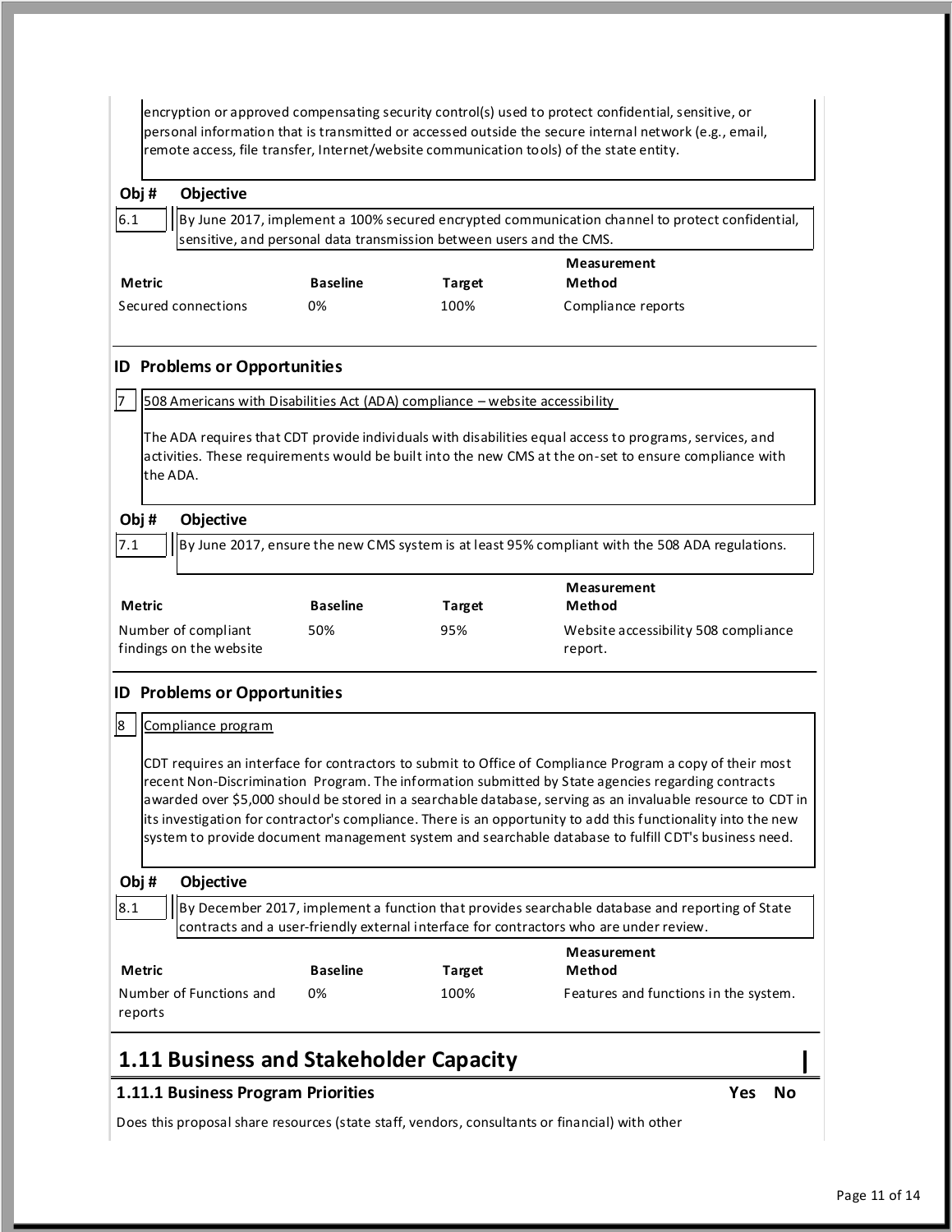business program priorities within the Agency/state entity?

| 1.11.2 External Stakeholder Involvement |  |
|-----------------------------------------|--|
|                                         |  |

Advocates for complainants and respondents use the CDT online system to file complaints, check the status of the complaints, and file PRA requests. CDT has been working with external stakeholders to ensure requirements are clearly articulated to incorporate into the proposed solution. The CDT is required to enter complaint information into U.S. Housing and Urban Development's TEAPOTS system. CDT will work with the federal government to allow importing of data from the proposed solution into the HUD system. CDT will also work with EEOC in determining their interface requirements.

| 1.11.3 New or Changes to Business Processes                                                              | Yes | Nο |
|----------------------------------------------------------------------------------------------------------|-----|----|
| Does the Agency/state anticipate this proposal will result in the creation of new business<br>processes? |     |    |
| Does the Agency/state entity anticipate changes to existing business process?                            |     |    |
| The high level business processes will not change.                                                       |     |    |
| <b>1.12 Organizational Readiness</b>                                                                     |     |    |
| 1.12.1 Governance Structure                                                                              | Yes |    |

Does the Agency/state entity have an established governance structure for combined business and IT decision making, including information security and privacy?

CDT has an established governing process comprised of CDT program area executives as steering committee members. The steering committee has an overall responsibility for the business and IT governance. The roles, responsibilities, and performance criteria for the project governance are clearly defined. To attain a specific decision for a project, subject matter experts are assigned to assess and review the issue, and to make a timely decision. Governance decisions are made, recorded, and communicated to all stakeholders. The project will have clearly defined criteria for project status reporting, and for the escalation of risks and issues to the levels required by the Department. The CDT fosters a culture of improvement and of a frank internal disclosure of project information along with the stakeholders who are engaged at a level that is commensurate with their importance to the CDT. CDT ISO is actively involved, and has extensive experience to ensure that the project adheres to security and privacy guidelines, and compliance.

### **1.12.2 Leadership Participation**

| Identify the levels of leadership that are aware of and<br>engaged in addressing the business problem(s)/<br>opportunity(ies) identified in this proposal (check all that<br>apply): | Executive<br>Senior Management Business/Program<br>Mid-level Management Business/Program<br>Senior Management IT |
|--------------------------------------------------------------------------------------------------------------------------------------------------------------------------------------|------------------------------------------------------------------------------------------------------------------|
|                                                                                                                                                                                      | Mid-level Management IT                                                                                          |
|                                                                                                                                                                                      | $\Box$ Enterprise Architect                                                                                      |

CDT executive team, also a steering committee is comprised of Director, Chief Deputy Director, and Deputy Directors from all business program areas along with the Chief of Information Technology Services Division. Each of the program area Chiefs have identified a key subject matter expert from his or her Division who are the key

 $\Box$  $\Box$ 

 $\Box$  $\Box$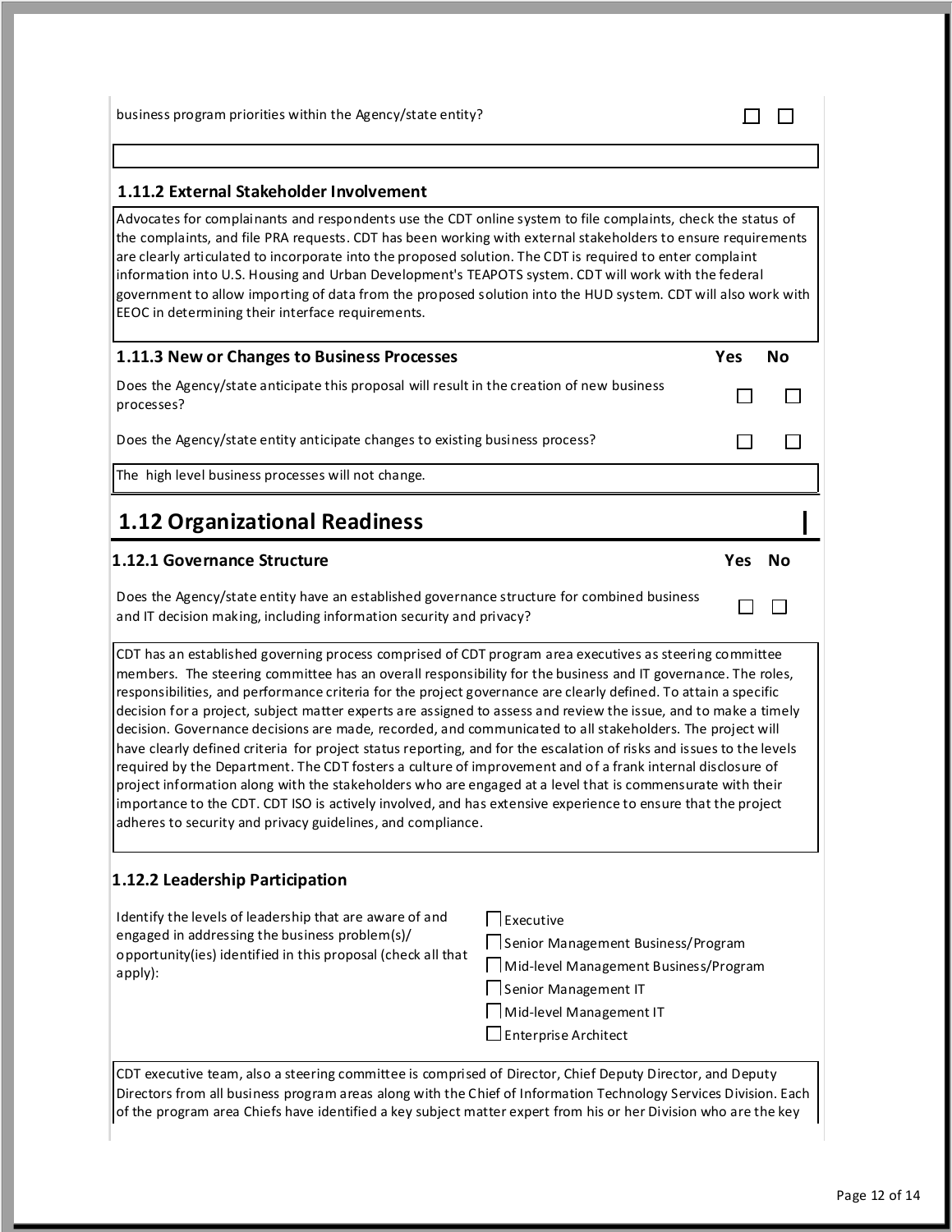| staff is also involved and participates fully in providing input to the project.                                                                                                                                                                                                                                                                                                                                                                                                                                                                                          | members of a project team. All levels of management in business program areas and IT are aware of this effort,<br>and are fully engaged to address any concerns or provide any assistance. In addition to management, CDT key |              |                              |                |    |
|---------------------------------------------------------------------------------------------------------------------------------------------------------------------------------------------------------------------------------------------------------------------------------------------------------------------------------------------------------------------------------------------------------------------------------------------------------------------------------------------------------------------------------------------------------------------------|-------------------------------------------------------------------------------------------------------------------------------------------------------------------------------------------------------------------------------|--------------|------------------------------|----------------|----|
| 1.12.3 Resource Capability/Skills/Knowledge for Stage 2 Alternatives Analysis                                                                                                                                                                                                                                                                                                                                                                                                                                                                                             |                                                                                                                                                                                                                               |              |                              | Yes            | No |
| Does the Agency/state entity anticipate requesting additional resources, through a budget<br>request, to further study this proposal and/or perform procurement analysis?                                                                                                                                                                                                                                                                                                                                                                                                 |                                                                                                                                                                                                                               |              |                              |                |    |
| Of the Agency/state entity resources identified to perform Stage 2 Alternatives Analysis for this<br>proposal, enter the number of staff who have had experience with planning projects of a similar<br>nature.                                                                                                                                                                                                                                                                                                                                                           |                                                                                                                                                                                                                               |              |                              | $\overline{2}$ |    |
| The Department's CIO is involved in the alternative analysis who has more than 20 years experience in IT<br>Operations, managing projects, and oversight of IT projects. Department's CIO is also PMP certified professional.                                                                                                                                                                                                                                                                                                                                             |                                                                                                                                                                                                                               |              |                              |                |    |
| The Business Analyst/Project Manager has more than 30 years of experience in managing business programs,<br>team facilitation, leadership, project execution, organizational development, and customer service.                                                                                                                                                                                                                                                                                                                                                           |                                                                                                                                                                                                                               |              |                              |                |    |
| 1.12.4 Training and Organizational Change Management                                                                                                                                                                                                                                                                                                                                                                                                                                                                                                                      |                                                                                                                                                                                                                               |              |                              | Yes            | No |
| With respect to the magnitude of this proposal, does the Agency/state entity have resources,<br>processes, and methodologies in place to provide training and organizational change<br>management services?<br>Does this proposal affect business program staff located in multiple geographical locations?<br>If "Yes," specify the city, state, number of locations and approximate staff in each location:                                                                                                                                                             |                                                                                                                                                                                                                               |              |                              |                |    |
| City                                                                                                                                                                                                                                                                                                                                                                                                                                                                                                                                                                      | <b>State</b>                                                                                                                                                                                                                  | Number of    | <b>Approximate Number of</b> |                |    |
|                                                                                                                                                                                                                                                                                                                                                                                                                                                                                                                                                                           |                                                                                                                                                                                                                               | Locations    |                              | <b>Staff</b>   |    |
| Rancho Cordova                                                                                                                                                                                                                                                                                                                                                                                                                                                                                                                                                            | CA                                                                                                                                                                                                                            | 1            | 77                           |                |    |
| Sacramento                                                                                                                                                                                                                                                                                                                                                                                                                                                                                                                                                                | CA                                                                                                                                                                                                                            | $\mathbf{1}$ | 65                           |                |    |
| Vacaville                                                                                                                                                                                                                                                                                                                                                                                                                                                                                                                                                                 | CA                                                                                                                                                                                                                            | 1            | 26                           |                |    |
| -Strong and visible executive sponsor support.<br>-A professional and capable project team.<br>-A project team with staff dedicated to the project supported by subject matter experts who understand and<br>-A general understanding of the need for, and the goals of the project among its stakeholders                                                                                                                                                                                                                                                                |                                                                                                                                                                                                                               |              |                              |                |    |
| The CDT will be building an extensive training plan with the vendor to ensure staff is aware of the changes and<br>how their process and procedures may get impacted. CDT plans to have multiple sessions via onsite and web<br>based training, provide before and after process gap documentation, and conduct evaluation criteria to ensure<br>staff is adequately trained. The CDT plans to implement a comprehensive strategy for change readiness<br>assessment utilizing success factors as below:<br>represent the organization.<br>1.12.5 Enterprise Architecture |                                                                                                                                                                                                                               |              |                              | Yes            | No |